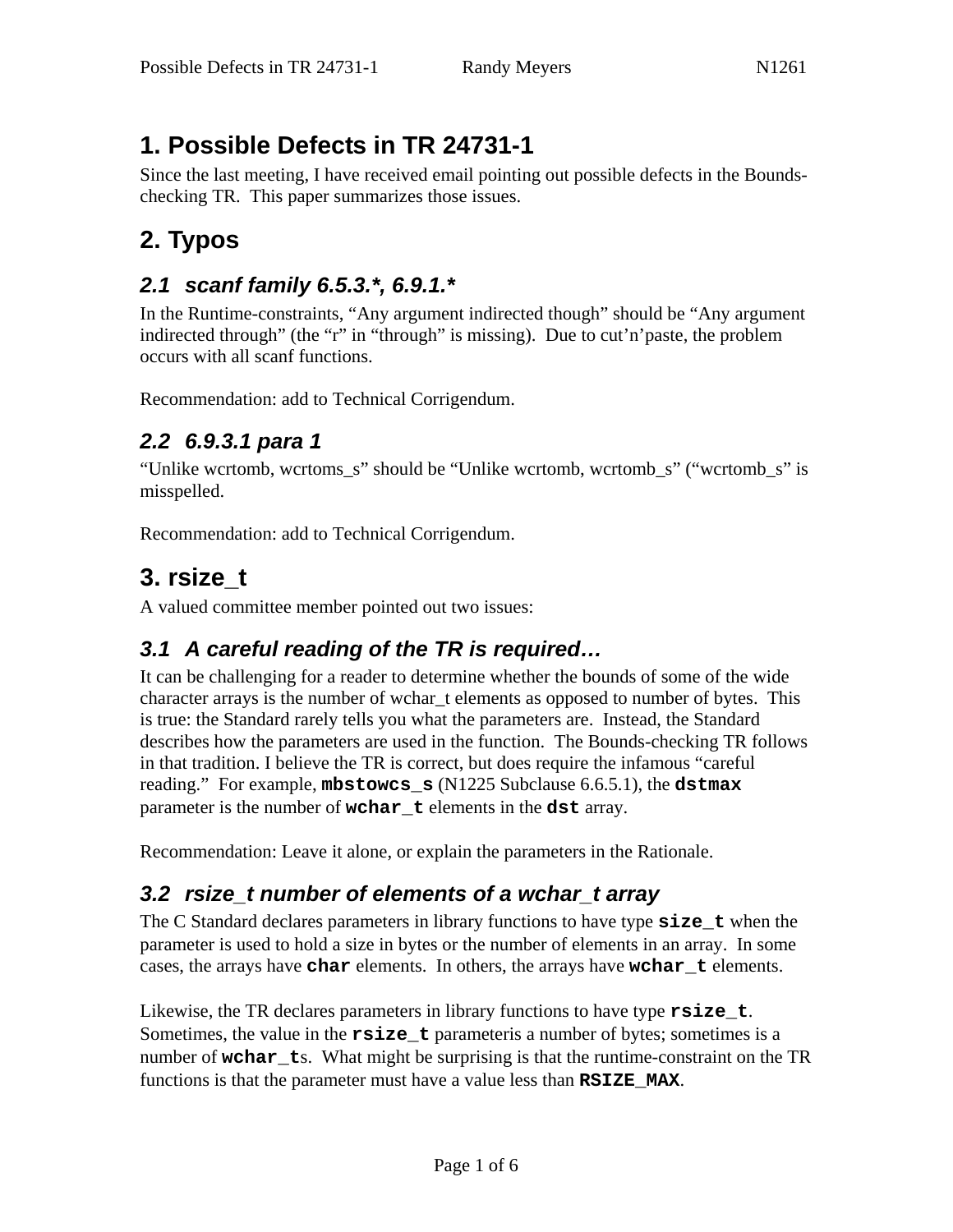This was done intentionally, and was discussed in a previous committee meeting. The idea is that **RSIZE\_MAX** is an upper bound on the value in an **rsize\_t** parameter. The constraint is the same for all functions in the TR, and is easy to remember.

What might surprise some is that if **sizeof** (wchar<sub>t</sub>) is 4, then you can potentially copy four times as many bytes using **wmemcpy\_s** than **memcpy\_s** since the size for **wmemcpy\_s** is number of **wchar\_t**s, not the number of bytes.

An implementation that sets **RSIZE\_MAX** to the maximum number of bytes actually allowed in an object under that implementation could (but is not required to) issue a runtime-constraint if a wide character function had an array of over **RSIZE\_MAX** elements. This comes from the license to turn any undefined behavior into a runtimeconstraint.

Recommendation: Add this discussion to the Rationale.

# **4. May programmers lie about bounds?**

Mark Terrel asked the question whether we really prohibit programmers from lying about the size of their arrays when calling the bounds-checking functions. It is clear that the functions prohibit accessing elements beyond the bounds that the programmer passes to the functions, but what prohibits the programmer from claiming the bounds are bigger than the destination array if the amount of data copied happens to fit within the true size of the destination.

Mark's message and my reply appear below. Note that the reflector was dropping messages when these were first sent.

Note that the macro RSIZE MAX is the largest number guaranteed to be not greater than RSIZE\_MAX. An evil programmer might think we gave him a convenient macro for the bounds value that turns off bounds checking!

#### *4.1 Mark Terrel's message*

Subject: TR24731: Should pointer overflow be a runtime constraint Date: Tue, 3 Jul 2007 14:56:50 -0700 From: "Mark Terrel" <mterrel@cisco.com> To: "WG14" <sc22wg14@open-std.org>, <rmeyers@ix.netcom.com> [Resending due to delivery failure. Apologies if you get this twice.]

Randy and all-

My team came up with a question on strcpy  $s()$  and friends while looking at our implementation. Should we have required a runtime constraint violation when the programmer passes in a buffer that, during the course of performing it's work, might overflow a pointer? And if so, how strict should we be about it? Please consider the following examples and, just for example purposes, assume a platform with 32-bit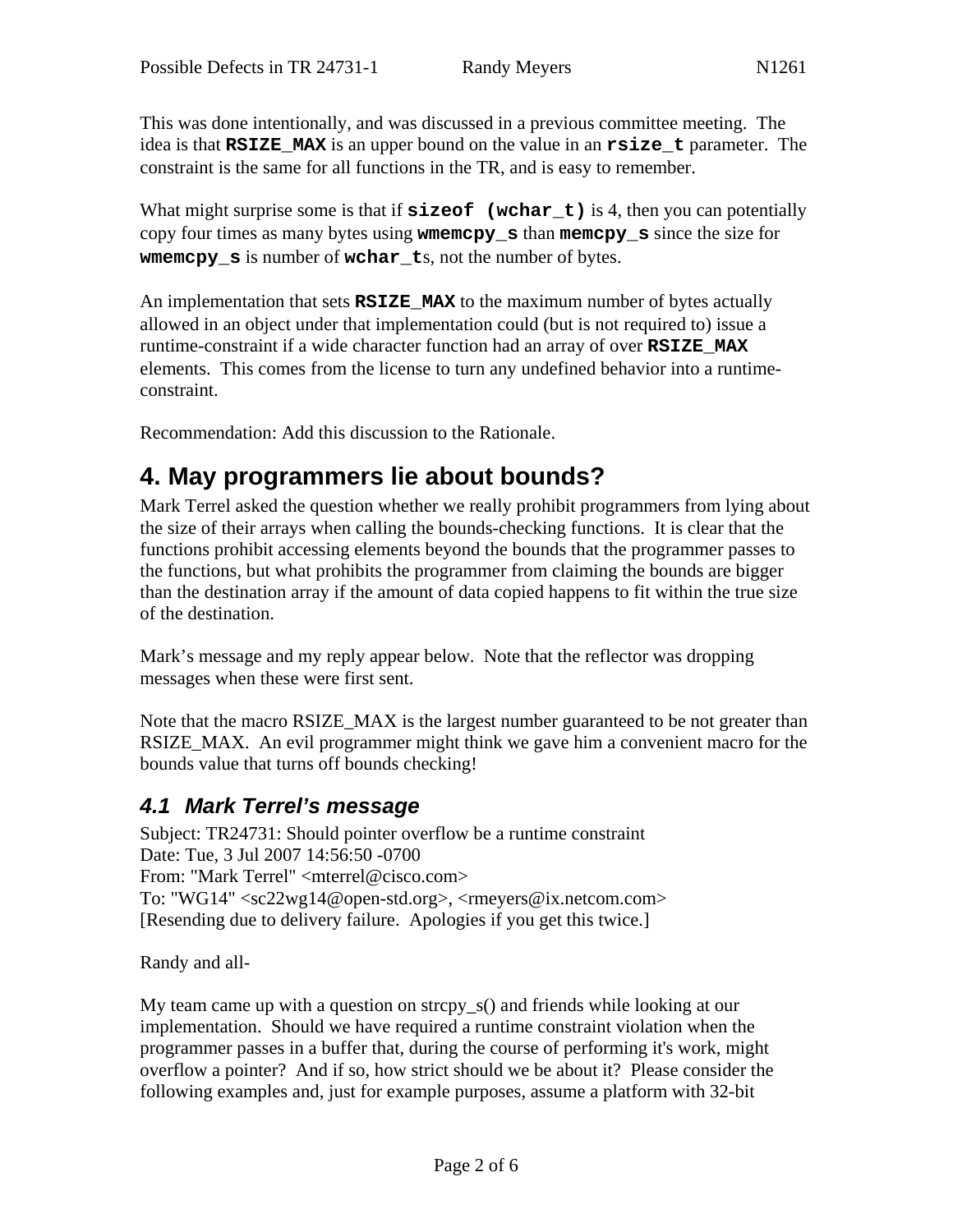memory space and 32-bit pointers. In each case, should the library function be required to detect a runtime constraint violation? Of course any given implemenation could choose to do whatever additional checks they want, so I think the real question is whether this should be a defect against the TR. Alternately, I suppose we could give a little guidance in the rationale document. Also note that I've used strcpy\_s here, but similar issues apply to several other functions.

Example 1: // In this example, dst+len wraps around the end of memory. // But the actual copy does not. #define RSIZE\_MAX 0x80000000 char \*dst = malloc(10); // assume allocated addr >  $0x80000000$ char  $*src = "abc";$ strcpy\_s(dst, RSIZE\_MAX, src);

Example 2: // In this example, the copy to dst does wrap around the end of memory. #define RSIZE\_MAX 0x80000000 char \*dst = malloc(5); // assume allocated addr = 0xfffffff0 char \*src = "abcdefghijklmnopqrst"; // more than 16 bytes strcpy\_s(dst, RSIZE\_MAX, src);

We've pondered this for a bit and am interested in what others think. But here's our \$.02:

Example 1: We think this is worth checking because clearly the input parameters are incorrect if the operation dst+len causes overflow. This check is inexpensive and automatically encompasses Example 2. The only counter argument that we've come up with is that lazy programmers may wish to actually pass in RSIZE\_MAX (or some other arbitrarily large and obviously incorrect size) to purposely disable the buffer length checking. Thus, in most cases, the null terminator would be encountered before causing pointer overflow. While this is a terrible argument, and counter to the whole point of the function, it may become more relevant as systems choose to completely remove the older, unsafe strcpy and friends.

Example 2: This seems like a real corner case to me. Although some embedded 16-bit platforms may often have memory all the way to 0xffff, it seems like there's not much value in trying to catch this error while specifically not catching the error from example 1. If you try to catch the error in example 2 without catching example 1, then you must know the actual length of src to check this. That makes this check much more expensive and therefore, in our humble opinion, not worth doing independent of Example 1. Plus, on most systems, I'm guessing you're more likely to hit the end of your memory space (either virtual or physical) before hitting pointer overflow and I'm fairly certain there's no portable way to check for end of memory.

So I'm interested in 1) whether you think checking for Example 1 is the right approach and 2) whether you think the TR should change to require this.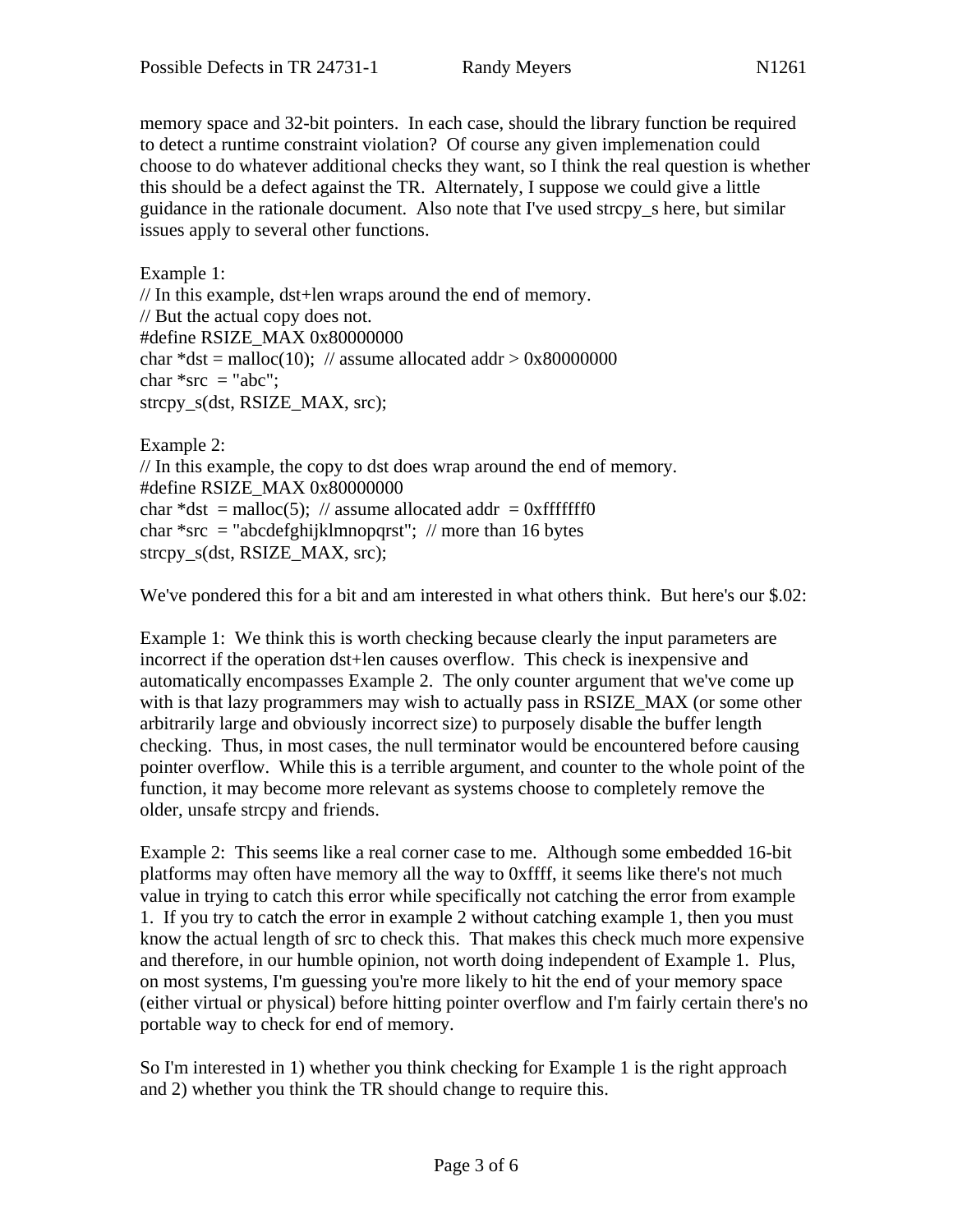Thanks in advance for your thoughts. Mark

## *4.2 My Reply*

Date: Thu, 05 Jul 2007 22:43:45 -0400 From: Randy Meyers <rmeyers@ix.netcom.com> To: "Mark Terrel (mterrel)" <mterrel@cisco.com> CC: WG14 <sc22wg14@open-std.org> Subject: Re: TR24731: Should pointer overflow be a runtime constraint

Our clear intent was that the functions in the Bounds-checking TR prevent buffer overflows. Any attempted use of these functions that lies by exaggerating the number of elements in the destination array completely subverts that goal. I don't think that the committee can bless any such usage under any conditions.

You mention a "terrible argument" (your words) that some programmers might wish to call the new bounds-checking functions with bad lengths because the old functions are flagged or even inaccessible. I agree completely that this is terrible, and I'll observe that such programmers have made their programs much worse than if they left them alone. At least if they were calling the old functions, it would be easy to find all of the dangerous calls. If they start using the new bounds-checking functions with exaggerated bounds, they have all the old problems, but now have made those problems harder to find. That type of usage cannot be tolerated.

As for the examples in your message, there is good justification for the runtimeconstraints you wish to add. TR Subclause 6.7.1.3 paragraph 5 says:

"All elements following the terminating null character (if any) written by strcpy\_s in the array of s1max characters pointed to by s1 take unspecified values when strcpy\_s returns.38"

Footnote 38 says:

"This allows an implementation to copy characters from s2 to s1 while simultaneously checking if any of those characters are null. Such an approach might write a character to every element of s1 before discovering that the first element should be set to the null character."

While strcpy\_s may stop storing elements of the destination array as soon as it sees a null character, it need not do so. Paragraph 5 gives strcpy\_s a license to alter every element of s1 (the destination array) from s1[0] to s1[s1max-1]. Therefore, s1[s1max-1] must be a legitimate element of the array pointed to by s1. If s1[s1max-1] is not a legitimate element, there is undefined behavior.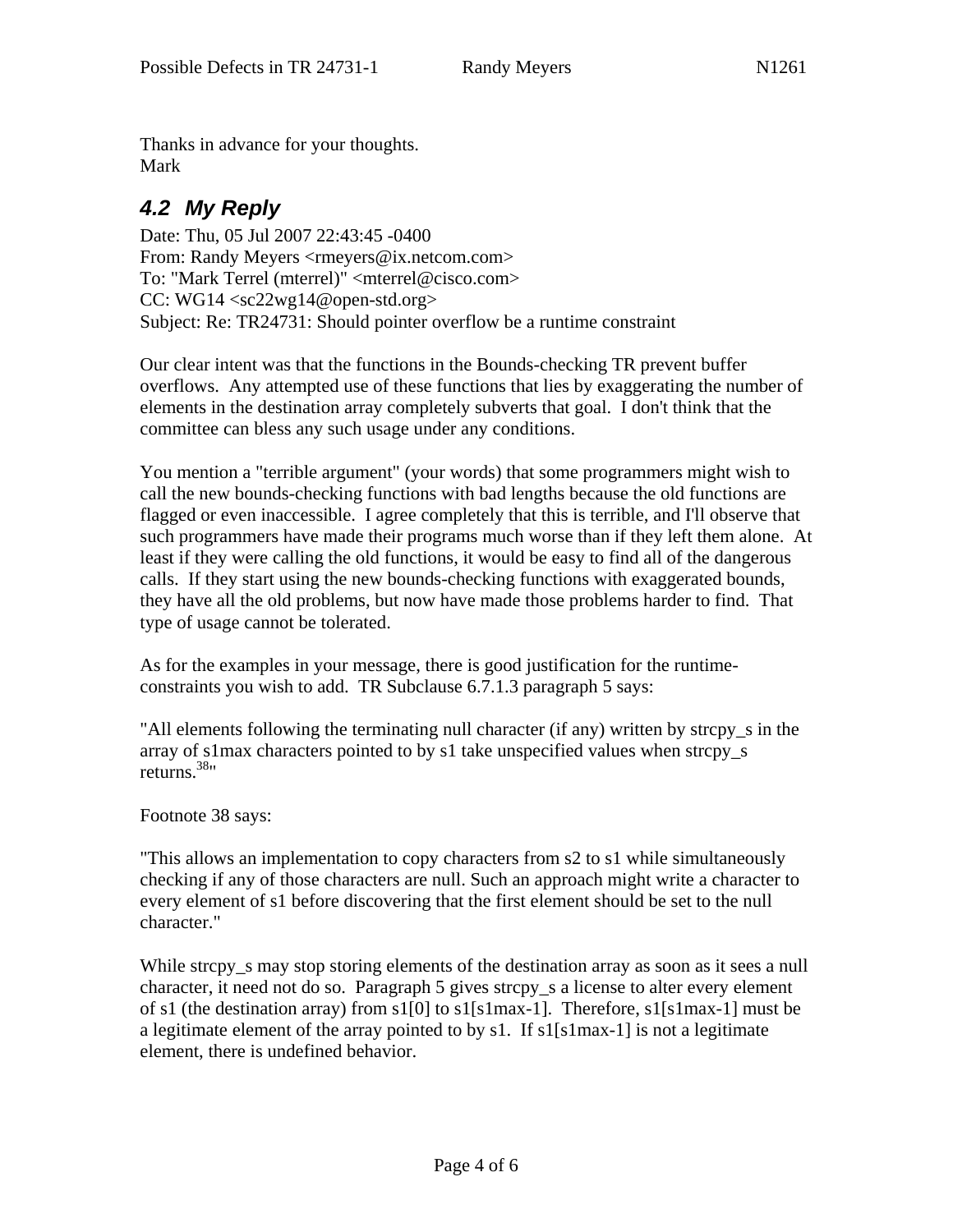As you point out, both the TR and its Rationale encourage implementations to diagnose additional cases of undefined behavior by making them runtime-constraints. If an implementation can cheaply diagnose that s1[s1max-1] is not a legitimate element (because the address has wrapped around or the address is too big for the data segment), it is free to trigger a runtime-constraint.

The TR does not require this undefined behavior to be a runtime-constraint. I suspect that the cases where is can be easily diagnosed are too machine specific (like the address arithmetic wrapping) to be a requirement. But, it is a good idea.

Here's the list of functions that include some version of paragraph 5: gets\_s, mbstowcs\_s, wcstombs\_s, strcpy\_s, strncpy\_s, strcat\_s, strncat\_s, wcscpy\_s, wcsncpy\_s, wcscat\_s, wcsncat\_s, mbsrtowcs\_s, wcsrtombs\_s

At one point I suggested to the committee that there be some sort of blanket statement like paragraph 5 applying to all of the functions in the TR. That was rejected basically because any blanket wording would be clumsy (functions don't use the same names for the array and bounds parameters, for example), and the committee worried that a blanket statement might apply in unexpected and undesired ways.

strcpy\_s and a few other functions, like memcpy\_s, have a runtime-constraint if the objects being copied overlap. I believe that your examples have a 50% chance of triggering the overlap runtime-constraint even without checking the reasonableness of the address arithmetic. I believe that the overlap runtime-constraint is a further argument to programmers that using any sort of exaggerated array bounds is likely trouble (you never know if the source lies within the exaggerated bounds of the destination).

While my "Paragraph 5" and "overlap" arguments apply to the examples in your message, they don't apply to other functions in the TR. For example, calling asctime\_s with a destination array of 26 characters but a claimed bounds of RSIZE\_MAX characters. The result will fit, but array size is wrong, and simple checks can determine that. I believe the committee has to take the position that:

1. Such programming is bad, and programmers should not do it.

2. An implementation must be free to raise a runtime-constraint.

Perhaps we need to say more to make this clear. I'm not pushing for a DR against the TR, but I don't oppose one either. I could imagine adding to the Description part of each function a paragraph saying something like:

It undefined behavior if s1[s1max-1] is not an element of the array pointed to by s1.

for every array and bounds referenced by the function. That would make clear to programmers that the implementation is free (but not required) to nail them if they exaggerate the array bounds.